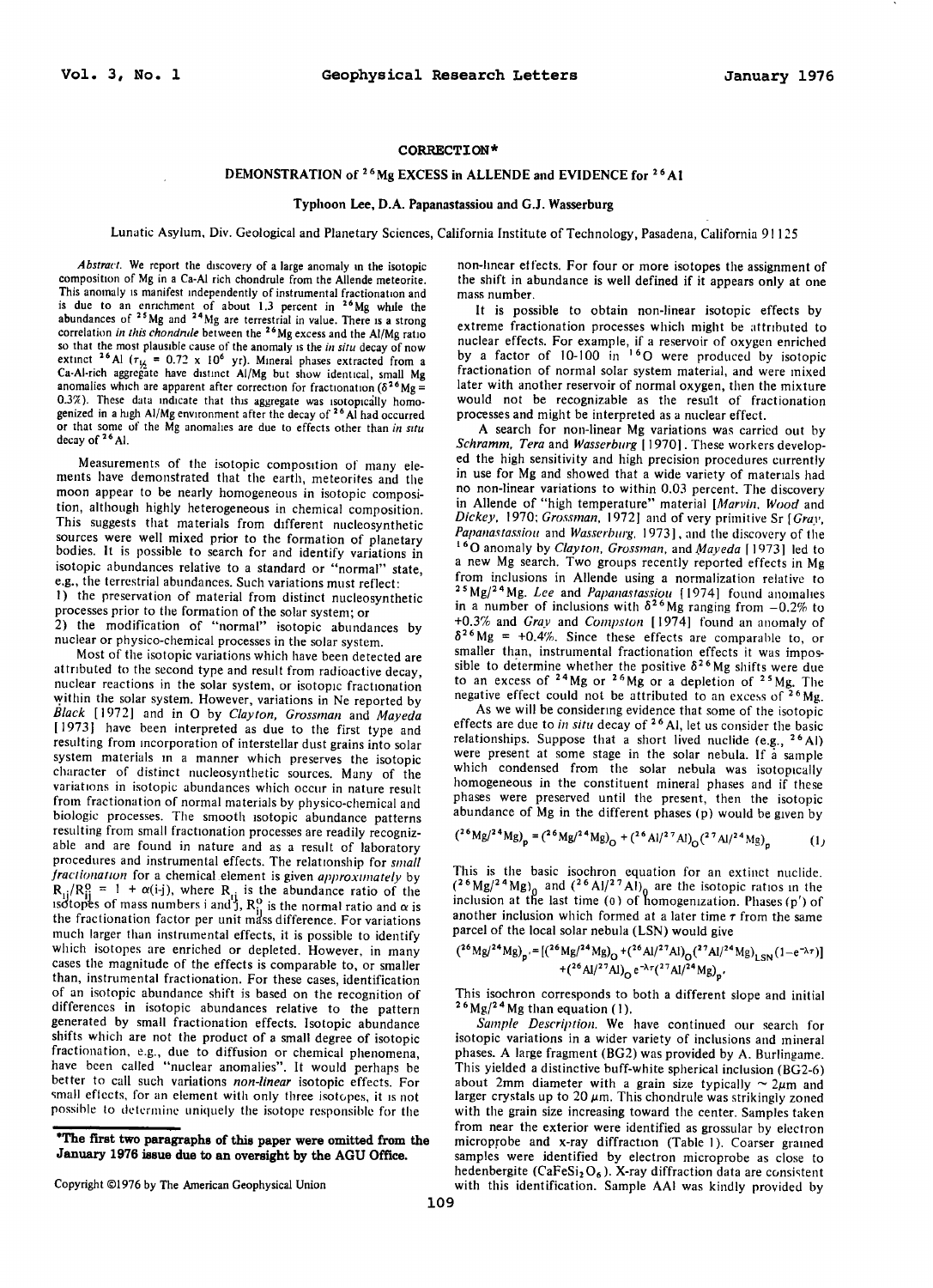**Table 1. Quantitative Electron Microprobe Analyses a** 

|                                | Grossular<br>$Ca3Al2Si3O12$ |        | Hedenbergite<br>CaFeSi <sub>2</sub> O <sub>6</sub> |        | Hibonite <sup>b</sup><br>$CaAl12O19$ MgAl <sub>2</sub> O <sub>4</sub> | Spinel <sup>b</sup> |
|--------------------------------|-----------------------------|--------|----------------------------------------------------|--------|-----------------------------------------------------------------------|---------------------|
| $S_1O_2$                       | 39.12                       | 48.27  | 48.57                                              | 45.59  | 0.23                                                                  | < 0.01              |
| TiO,                           | 0.11                        | 0.03   | 0.02                                               | 0.10   | 3.62                                                                  | 0.1                 |
| Al <sub>2</sub> O <sub>3</sub> | 23.88                       | $0.01$ | < 0.01                                             | 8.88   | 87.19                                                                 | 66.0                |
| Cr <sub>2</sub> O <sub>3</sub> | 0.14                        | 0.16   | 0.16                                               | < 0.01 | $n.d.^c$                                                              | n.d.                |
| FeO                            | 0.53                        | 28.11  | 25.01                                              | 21.11  | 0.05                                                                  | 3.0                 |
| MnO                            | < 0.01                      | 0.35   | < 0.01                                             | $0.01$ | n.d.                                                                  | n.d.                |
| MgO                            | 0.59                        | 0.05   | 0.02                                               | 0.09   | 2.24                                                                  | 23.6                |
| CaO                            | 37.25                       | 23.22  | 27.96                                              | 24.75  | 8.08                                                                  | 0 <sub>1</sub>      |
| Na <sub>2</sub> O              | 0.02                        | $0.01$ | $0.01$                                             | $0.01$ | n.d.                                                                  | n.d.                |
| Sum                            | 101.7                       | 100.2  | 101.7                                              | 100.4  | 101.4                                                                 | 92.8                |

**aWeight percent. Analysis of grossular and hedenbergite from BG2-6;**  hibonite and spinel analyses are from AAI residue. <sup>b</sup>Unpolished small **grains on graphite disc. Cn.d. = not determined.** 

**C. Gray and W. Compston. We pursued the study of CI, a melilitefassaite chondrule containing spinel [see Gray et al., 1973 ].** 

Procedures. All procedures were as reported in Lee and **Papanastassiou [ 1974] referred to as L & P. We dissolved two separate pieces of BG2-6,A and B. Some material from BG2-6**   $( \sim 1 \mu g)$  was directly loaded on a filament. A split of AAI was **dissolved. After dissolution of BG2-6A and AAI sinall residues remained. Seventy-four grains from the BG2-6A residue were analyzed semi-quantitatively using an energy dispersive x-ray detector on the electron microprobe; 60% of the grains were rich in Mg and A1 with sinall amounts of Fe while the rest were rich in A l, Ca and Ti. Of 100 grains from the residue of AA1, 20% were rich in Mg and A I and 80% were rich in AI, Ca and •Fi. Quantitative microprobe analysis of the AA! and BG2-6A residues revealed that the Mg and AI rich phase is spinel (MgA1204) while the Ca, Ti and AI phase is hibonite, CaAI• 20, 9 (Table 1). From grain countswe estimate AI/Mg of**  the BG2-6A residue as  $3.5 \pm 1$  and that of AAI as  $9.5 \pm 2$ . For **other samples A1 and Mg were determined by atomic absorption and isotope dilution.** 

**Scattered A I ions contribute to the background of 24Mg EL&P, 1974]. Extensive tests were performed for directly loaded samples which typically show a high intensity <sup>27</sup> Al beam. After correction for fractionation, using the procedures of L & P** (1974), the <sup>26</sup>Mg/<sup>24</sup>Mg of directly loaded samples was **too low by 0.15%. We have increased 26 Mg/24 Mg for directly loaded samples by 0. ! 5%. The conclusions of this paper are not**  sensitive to this correction.

*Isotopic Results Without Normalization. Fig. 1 shows histo***grams for all runs of BG2-6 and AAI without fractionation**  corrections. Results for CI are also shown [L & P, 1974, and **present work]. Each entry in the histograms is the mean of every set of ten sequential ratios taken throughout the run. We show all data on normal samples over the past two years. These consist of 25 runs yielding 396 sets of ten ratios on reagent MgO, terrestrial peridotite and spinel, and a total sample of the chondrite Guarena. The variation in normal samples is due to instrumental fractionation. The fractionation during a single run varies much less than from run to run so that we shall use the** 

| Table 2. Un-normalized Mg Ratios |                 |                                 |              |         |                                                                                                                                                         |           |                |
|----------------------------------|-----------------|---------------------------------|--------------|---------|---------------------------------------------------------------------------------------------------------------------------------------------------------|-----------|----------------|
|                                  |                 | $2.5 \text{ Mg}/2.4 \text{ Mg}$ |              |         | $2.6 \text{ Mg}/2.4 \text{ Mg}$                                                                                                                         |           |                |
| Sample                           | <b>Sets</b>     | $Mean \pm \sigma^2$             | mın          | max     | $Mean_1\sigma^a$                                                                                                                                        | min       | max            |
| <b>Normals</b>                   | 396             | $0.12475 + 13$                  | 0.12440      | 0.12540 | 013569±27                                                                                                                                               | 0.13529   | 0.13734        |
| <b>BG26A</b>                     | 16              | $0.12486 \pm 3$                 | 0.12483      | 012491  | $0.13770 \pm 7$                                                                                                                                         | 0.13759   | 013784         |
|                                  | 14 <sup>b</sup> | $0.12464 - 5$                   | 012458       | 012472  | $0.13719 \pm 10$                                                                                                                                        | 0.13699   | 0.13745        |
| <b>BG2-6B</b>                    | 15              | $0.12481 + 5$                   | 012474       | 0.12493 | $0.13779 \pm 16$                                                                                                                                        | 013766    | 013830         |
| AAI                              | 16              | $0.12491 + R$                   | 0.12478      | 0.12504 | $0.13672 \pm 19$                                                                                                                                        | 0.13653   | 0.13728        |
|                                  | 18              | $0.12479 + 9$                   | 0.12471      |         | $0.12513$ $0.13644 \pm 25$ $0.13629$                                                                                                                    |           | 013741         |
| а                                | 60              | $0.12850+10$                    | 0.12832      | 0.12881 | $0.14370+22$                                                                                                                                            | 0.14347   | 0.14442        |
| $C^{hc}$ Res                     | 15              | $0.12840 - 7$                   | 0.12856      | 0.12832 | $0.14328 \pm 17$                                                                                                                                        | 0.14310   | 0.14373        |
| $\mathbf{C}^{\mathbf{d}}$ Res    | 10              | $0.12878 \pm 12$                | 0.12858      | 0.12897 | $0.14436 \pm 31$                                                                                                                                        | 0.14407   | 0.14486        |
| Normals                          |                 |                                 |              |         | Number of Sets <sup>e</sup>                                                                                                                             |           |                |
|                                  |                 |                                 |              |         | $<-3\sigma_{\rm D}$ $<-2\sigma_{\rm D}$ $<- \sigma_{\rm D}$ $[-\sigma_{\rm D},+\sigma_{\rm D}]$ $>\sigma_{\rm D}$ $>2\sigma_{\rm D}$ $>3\sigma_{\rm D}$ |           |                |
| $3.5 \text{Mg}/^{2.4} \text{Mg}$ | 396             | 0                               | $\mathbf{2}$ | 57      | 276                                                                                                                                                     | 63<br>14  | $\overline{2}$ |
| $26$ Mg/ <sup>24</sup> Mg 396    |                 | 0                               | 1            | 61      | 230                                                                                                                                                     | 105<br>32 | 10             |

<sup>a</sup> Standard deviation of the distribution. <sup>D</sup>High AI signal during mass spectrometer *n***un.** <sup>2</sup> Residue directly loaded on filament <sup>d</sup> Residue fused and processed <sup>*e*</sup> Distribu-</sub> tion of sets in different intervals; e.g. entry under "<-20<sub>D</sub>" is the total number of also sets whose value is lower than the grand mean minus 20<sub>D</sub>.

**extensive data on normals to establish the range of our** instrumental fractionation. It is well known that the observance **of very limited variations in raw isotopic ratios during a given run offers no assurance that the run is not subject to fractionation.** 

**The standard deviations**  $\sigma_{D5}$ **,**  $\sigma_{D6}$  **of the distribution for all curs on normals and the minimum and maximum values** obtained are given in Table 2. The distribution for  $2^5$  Mg/ $2^4$  Mg **appears to be Gaussian. The distribution for 26 Mg/24 Mg shows a marked positive skewness. From this variety of experiments we conclude that the instrumental fractionation is well described by the parameters for normals. Ratios from an**  individual run which differ from normal values by more than **the 30• values determined for the normal samples, are resolvable from normal Mg. We conclude that if the <sup>25</sup> Mg/<sup>24</sup> Mg ratios agree with the mean normal value to well within the observed standard deviation**  $\sigma_{\text{D5}}$  **in the normal runs and if the**  $^{26}$ Mg/<sup>24</sup>Mg ratios differ from normal by significantly more than  $3\sigma_{0.6}$ , then the isotopic anomaly is reasonably assignable **to 26 Mg.** 

The data in Table 2 and Fig. 1 show that: 1) both BG2-6 simples have <sup>23</sup> Mg/<sup>24</sup> Mg which are well within  $\log_{1.5} t$  from the mean of the normals; 2) both samples have <sup>26</sup> Mg/<sup>24</sup> Mg which exceed the mean of the normals by  $\sigma_{D6}$ ; and 3) the minimum value of  $26 \text{ Mg}/24 \text{ Mg}$  observed for any set on these samples is **slightly greater than the maximum value for all normal sets. Therefore, we conclude that sample BG2-6 shows essentially normal 2 s Mg/24 Mg and has a distinct excess in 26 Mg.** 

**For sample AA1 the mean for <sup>2,3</sup> Mg/<sup>24</sup> Mg lies within 10<sub>D 5</sub>** of the mean of normal runs; the mean for <sup>2</sup> Mg/<sup>2</sup> Mg is 40<sub>D 6</sub> peater than for normal runs. However, the minimum and **maximum 26 Mg/24Mg for AAI are within the bound of the maximum 26 Mg/24 Mg for normal runs. These data are strongly**  suggestive of an excess in <sup>26</sup>Mg but the arguments are not as cogent as for BG2-6. Gray and Compston [1974] used their data on AAI to argue for an excess in <sup>26</sup>Mg of 0.4% despite **extensive instrumental isotopic fractionation of**  $\pm$  **1.5% in 26Mg/24Mg. Their range of fractionation is a factor of 2.5 times**  greater than our resolution in <sup>20</sup>Mg/<sup>24</sup>Mg (30<sub>D6</sub> = 0.6%,<br>Table 2). Our analyses confirm their normalized data for this sample. However, it is clear that their results do not permit the assignment of the isotopic shift in AA1 to an excess in  $^{26}$ Mg **rather than an excess in 24Mg or a deficiency in 25Mg. This discussion is not intended to obfuscate their independent discovery of a Mg isotopic effect.** 

**Unnormalized Mg ratios of C1 were previously found. to be significantly fractionated in four experiments. At that time we were not certain that large instrumental fractionation could be excluded EL & P 1974]. We have further analyzed the insoluble**  residue of C1 by direct loading and after fusion followed by **chemistry. These analyses show the same large fractionation as the soluble part of C1 (Table 2). These observations coupled** 



**Fig. 1. Histograms of un-normalized Mg ratios. Each entry corresponds to**  the mean of a set of ten ratios. Note that Mg which is fractionated from<br>the normal values would show a <sup>25</sup>Mg/<sup>24</sup>Mg enrichment half as large as<br>the <sup>26</sup>Mg/<sup>24</sup>Mg enrichment (similar to Cl).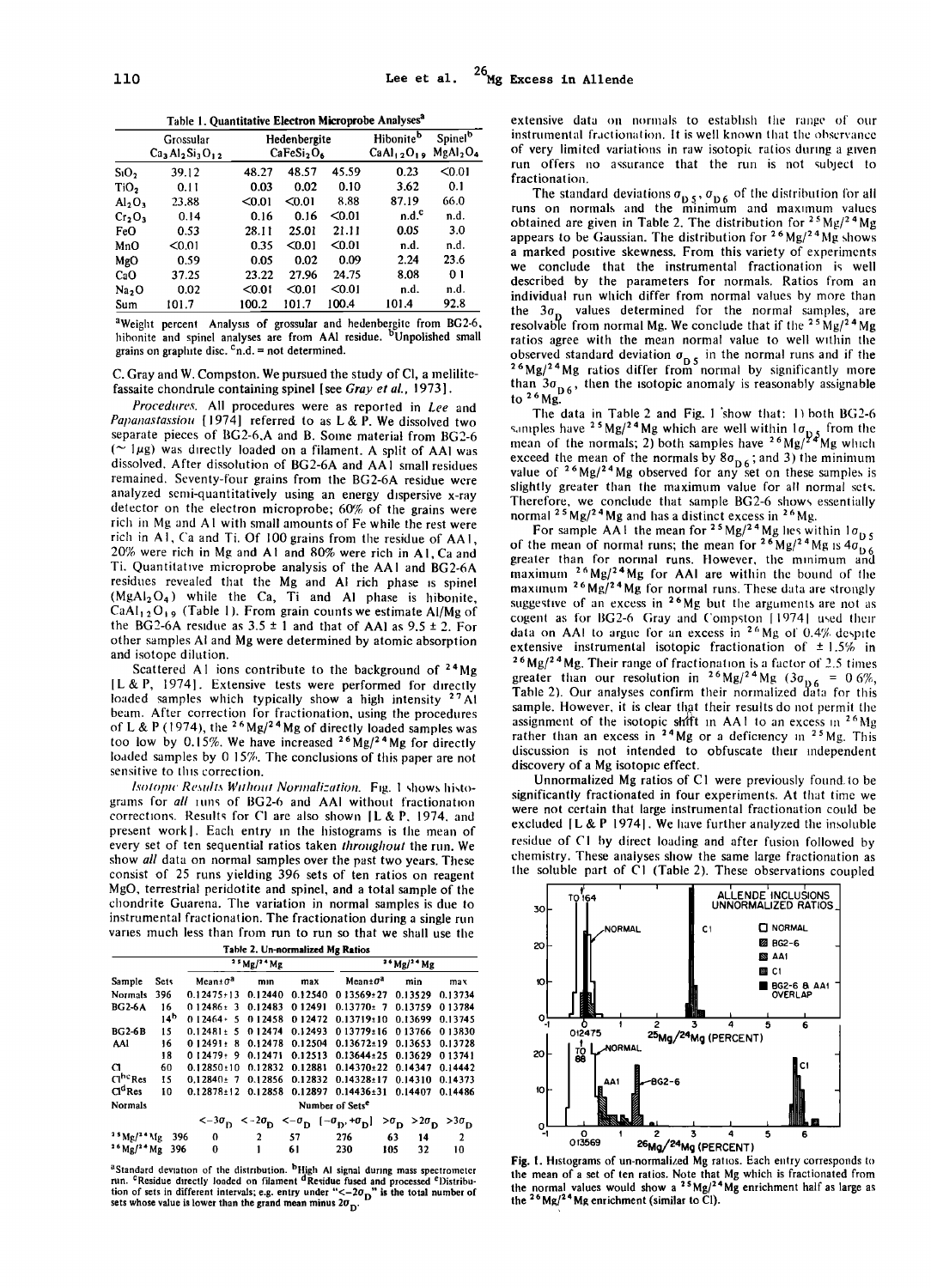**Table 3. Normalized Analytical Results a** 

| Sample               | $^{26}$ Mg/ <sup>24</sup> Mg<br>$2\sigma$ errors | <sup>26</sup> Mg Excess <sup>b</sup><br>percent | $^{27}$ Al/ <sup>24</sup> Mg | $({}^{26}$ Al/ <sup>2 7</sup> Al) <sub>0</sub><br>x10 <sup>4</sup> |
|----------------------|--------------------------------------------------|-------------------------------------------------|------------------------------|--------------------------------------------------------------------|
| <b>BG2-6A</b>        | $0.14164 \pm 3$                                  | 1.31±0.02                                       | 32                           | 0.58                                                               |
|                      | $0.14159 + 3$                                    | $1.28 \pm 0.02$                                 |                              |                                                                    |
| Residue <sup>c</sup> | $0.14007\pm 6^d$                                 | $0.19 \pm 0.04^d$                               | $(4.4)^e$                    | (0.60)                                                             |
| <b>BG2-6B</b>        | $0.14186 \pm 6$                                  | $1.47 \pm 0.04$                                 |                              |                                                                    |
| $BG2-6Cf$            | $0.14160 \pm 20^d$                               | $1.3 \pm 0.1$ <sup>d</sup>                      |                              |                                                                    |
| AAI                  | $0.14049 \pm 4$                                  | $0.49 \pm 0.03$                                 | 13                           | 0.53                                                               |
|                      | $0.14052 \pm 6$                                  | $0.51 \pm 0.04$                                 |                              |                                                                    |
|                      |                                                  | $0.41 \pm 0.018$                                | 158                          | $0.38^{g}$                                                         |
| Residue <sup>c</sup> | $0.14042 \pm 6^d$                                | $0.44 \pm 0.04$ <sup>d</sup>                    | $(12)^e$                     | (0.51)                                                             |
| <b>B30</b>           | $0.14019 \pm 3$                                  | $0.27 \pm 0.02$                                 | 10.4                         | $[0.37]$ <sup>1</sup>                                              |
| Residue <sup>h</sup> | $0.14022 \pm 6$                                  | $0.30 \pm 0.04$                                 | 5.2                          | $[0.81]$ <sup>1</sup>                                              |

<sup>a</sup>Normalized to  $^{25}$ Mg/<sup>24</sup>Mg = 0.12663. <sup>b</sup>Using <sup>26</sup>Mg/<sup>24</sup>Mg = 0.139805 for normals as corrected for fractionation. <sup>c</sup>Residue directly loaded on filament and corrected (see text). <sup>d</sup>High AI signal during mass spectro**meter run. eEstimate based on grain counts using electron microprobe.**  *Mini-chip directly loaded on filament.**BDatum from Gray and Compston* **<b>***no. 1999* (1974). <sup>It</sup> Residue was fused and then processed. 'Calculated as if due to **in situ 26 Ai decay.** 

**with the better defined distribution of the unnormalized ratios for normal Mg permit the clear identification of significantly fractionated Mg in C 1.** 

**Results after Normalization. We conclude that for BG2-6 we may assign the non-linear isotopic effect to an excess of 26 Mg**  and plausibly assume that <sup>25</sup> Mg/<sup>24</sup> Mg is normal. The normal**ized results are shown in Table 3. Two samples of BG2-6A are in agreement and sample B shows a similar but distinctly higher excess, which is attributed to sample heterogeneity.** 

**To compare Mg isotopic effects on different phases from the same inclusion, acid insoluble residues were analyzed (Table 3). The spinel-rich residue of BG2-6 has a small 26Mg excess which is apparent after normalization. These results show that different phases of this inclusion are isotopically heterogeneous and that this heterogeneity is correlated with the A I/Mg ratio. The data are displayed on a Mg-AI evolution diagram (Fig. 2). The acid insoluble residue and bulk AA1 inclusion show identical Mg anomalies and the two fractions have similar AI/Mg. These data are compatible with the presence in the two inclusions of normal 2 SMg/•4Mg and of 26Ai with an initially uniform 2 6A1/2 • A 1. The unnormalized data for BG2-6 indicate an initial 2 6Mg/24Mg value close to modern terrestrial. If we interpret the two data points of BG2-6 as an**  internal isochron due to the *in situ* decay of <sup>2</sup> Al we obtain  $(2^6 A)^{27} A$  **b** = 0.6x10<sup>-4</sup>. The data for AA1 lie in this isochron and are consistent with the same  $({}^{26}$ A1/<sup>27</sup>A1)<sub>0</sub>.

From the value of  $({}^{26}A)/{}^{27}A1)_0$  we may calculate the change in  $^{26}Mg/{}^{24}Mg$  in the reservoir from which the samples **came. assuming that A1/Mg is near the solar value 0.08. The total shift of 26 Mg/24 Mg due to the subsequent decay of 26 A 1 after the reference time defined by BG2-6 is 0.005%. If the 26 A1 abundance were higher at an earlier time by a factor of ten, then the effect would be 0.05%. This shows that recrystallization effects which equilibrate 26Mg produced from 26A1 with materials with solar A1/Mg would mask any enrichment.** 

**Let us now assume that all of the non-linear Mg effects so far reported are due to an excess of 26 Mg. If all of the isotopic effects are due to the presence of 26 AI in normal material, then the deviations of these data points from the isochron of BG2-6 would correspond to an interval in time of 1.4xl06 years. It should be possible to obtain a time resolution of 70,000 years**  in the early solar system using <sup>26</sup> A 1.

**B30** is an aggregate that showed a  $\delta^{26}Mg = 0.3\%$  [L & P, **1974]. We have analyzed the acid insoluble residue of B30 after fusion and chemical separation. The residue shows**   $\delta^{2.6}$ Mg = 0.3% although its Al/Mg is one-half that of the bulk **sample. This result differs markedly from the strong correlation of AI/Mg and isotopic effects observed in BG2-6.** 

**Sample C1 is unique in that the unnormalized data show marked enrichment in 2SMg and 26Mg relative to 24Mg (Fig. 1). The general pattern appears to be one of large isotopic** 

**fractionation. We conclude that significant isotopic fractionation processes were active during the formation of some Allende inclusions. Following L& P [1974l, CI has a negative 26Mg anomaly of 0.2% after normalization of 2SMg/24Mg. As this negative anomaly cannot be due to <sup>26</sup>A1**, it will be important to determine if this is truly a non-linear effect due to nuclear **effects or if it is the result of incorrect normalization for large fractionation effects.** 

**The question of normalization requires attention particularly for large fractionation effects. As pointed out by Schramm et al. [ 1970], their normalized 26 Mg/24 Mg did not agree with the value of Catanzaro, Murphy, Garner and Shields [1966]. Our normalized 26Mg/24Mg for normals agrees with that of Schramm et al. [1970]. A redetermination of the absolute isotopic composition of Mg appears to be necessary.** 

**Discussion. The observed large non-linear isotopic shifts in Mg can be assigned to a definite excess of 26Mg whereas the 24Mg and 2SMg abundances are approximately normal. Correlation of the excess 26 Mg with A1/Mg in different phases of the sarne inclusion provides strong evidence that the 26 Mg is produced by the in situ decay of 26A1 added to solar system material with normal Mg composition and that the correlation on an AI-Mg evolution diagram represents an internal isochron**  for BG2-6. In contradistinction, the identical  $\delta^{26}Mg$  for the **two samples of B30 with different AI/Mg could be an indication that some of the non-linear Mg effects are not due to an excess of 26 Mg. Ilowever, the B30 data can be explained by the decay of 26Ai if we assume that B30 remained a closed system but that the phases reached isotopic equilibrium, possibly by melting, after the 26 A 1 had decayed.** 

**It is possible that the correlation line for BG2-6 is a mixing line resulting from the presence of an Al rich phase containing**  highly enriched <sup>26</sup>Mg and a phase low in A1 and containing **normal solar system Mg. In this case 26A1 would be a fossil nuclide at the time of incorporation in the solar system. The A I rich host phases could represent aggregates of circumstellar dust**  grains condensed from ejecta of the central star which formed rapidly after the nucleosynthesis of <sup>26</sup>A1 in the star. This **model is constructed to permit the preservation of fossil anomalies and may be tested by a search for other isotopic anomalies which would be associated with 26A1 nucleosynthesis and would be trapped in A I rich condensates.** 

**If BG2-6 does not contain preserved extra-solar material then 26Ai must have been made in the solar system or freshly synthesized 26AI was added to the solar system immediately**  before condensation started. The time interval between the **26A1 producing event and the formation of BG2-6 cannot be more than a few million years based on the calculated (2 6 A 1/2 •A I)o and any plausible production mechanism for 26A1 [c.f., Schramm, 1974]. The contribution of the last addition of material to the total production for a stable nuclide**  made in the same process as <sup>2</sup><sup>o</sup>A1 could be significant. For example, if <sup>26</sup>A1 is synthesized along with <sup>27</sup>A1 with a



Fig. 2. Al-Mg evolution diagram for Allende samples. The correlation line<br>for BG2-6 yields  $(^{26}$ Al/<sup>27</sup>Al)<sub>0</sub> = 0.6 x 10<sup>-4</sup> and contrasts sharply with<br>the correlation line for B30 which has essentially zero slope and m **higher initial 26Mg/24Mg.**